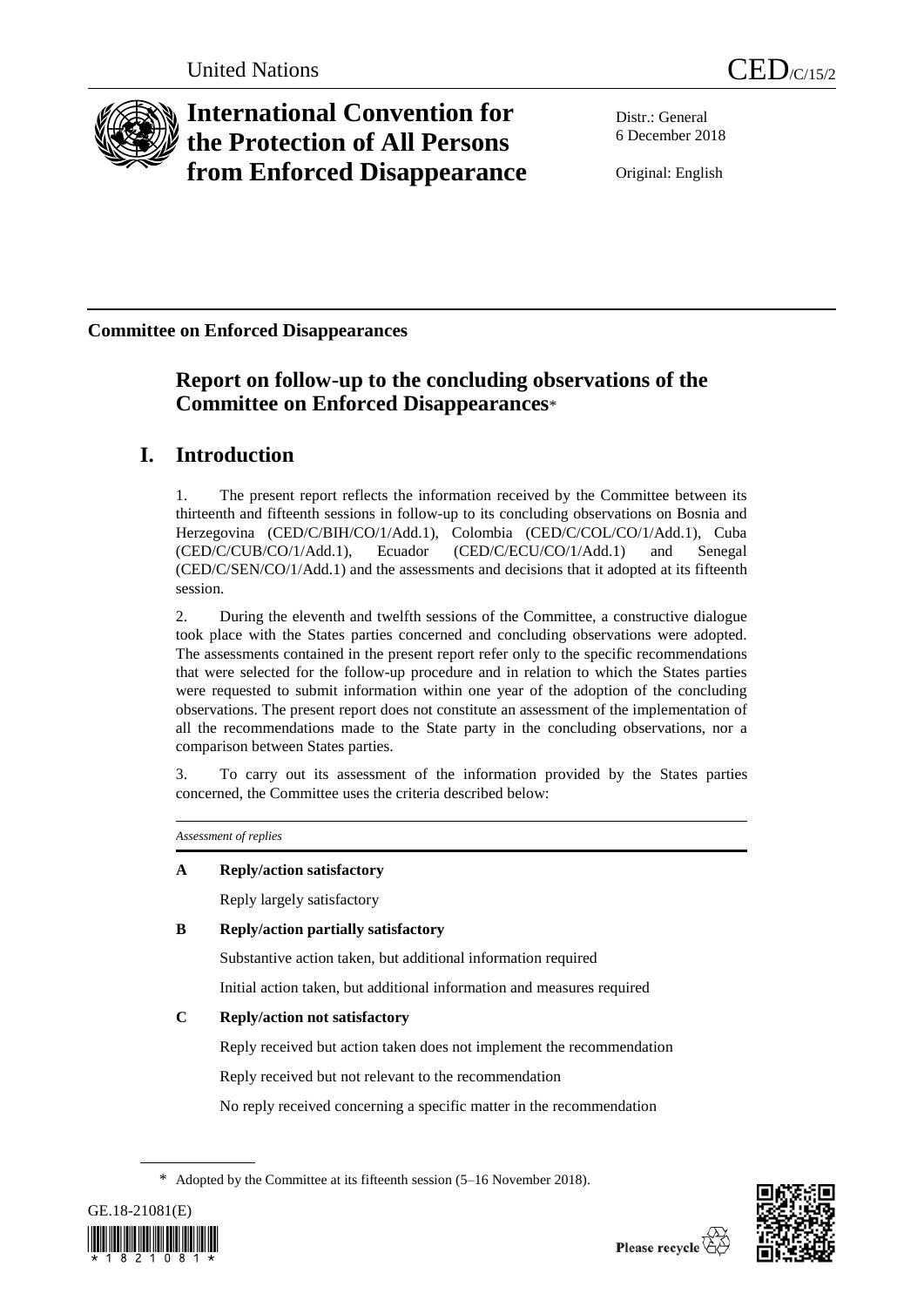*Assessment of replies*

### **D No cooperation with the Committee**

No reply received after reminder(s)

## **E The measures taken are contrary to the Committee's recommendations**

The reply reveals that the measures taken are contrary to the Committee's recommendations

## **II. Assessment of follow-up information**

## **A. Bosnia and Herzegovina**

**Eleventh session (October 2016)**

| Bosnia and Herzegovina                    |                                                                        |  |
|-------------------------------------------|------------------------------------------------------------------------|--|
| <b>Concluding observations:</b>           | CED/C/BIH/CO/1, adopted 12 October 2016                                |  |
| <b>Recommendations to be followed up:</b> | Paragraphs 18, 20 and 32                                               |  |
| <b>Reply:</b>                             | CED/C/BIH/CO/1/Add.1, due 14 October<br>2017, received 20 October 2017 |  |

**Paragraph 18: The Committee recommends that the State party continue its efforts to establish the truth and determine the fate and whereabouts of all the individuals who have been reported as missing and, in the event of death, the identification of their remains. It recommends, in particular, that the State party:**

(a) **Provide the Prosecutor's Office of Bosnia and Herzegovina with adequate human and financial resources and appoint additional forensic experts to ensure that exhumations and identifications take place as swiftly as possible upon the location of mortal remains;**

(b) **Expedite the process of verifying data in the Central Record of Missing Persons.**

**State party's reply**

The reply of the State party can be consulted in CED/C/BIH/CO/1/Add.1.

## **Committee's evaluation**

**[B]:** The Committee takes notes of the information provided by the State party and welcomes the additional financial and human resources provided to the Prosecutor's Office and the establishment of the TERRA operational team. However, while welcoming the employment of 28 staff members through the Instrument for Pre-accession Assistance project, it notes that the Prosecutor's Office will not employ new staff members from its regular budget. The Committee notes with concern that the Forensic Medicine Institute has not been established yet and that, therefore, no additional forensic experts have been appointed to the Prosecutor's Office. In this regard, the Committee notes that the State party has not clarified the status of the amendment to the Law on Federation Ministries and Other Administrative Bodies, for example whether it has entered into force, and whether any measures have been taken to ensure the establishment and operation of the Forensic Medicine Institute. While welcoming the information provided by the State party with regard to the number of verified cases, the Committee notes that it has not received information on any measures taken to expedite the verification process in the Central Record of Missing Persons or on any information or data that would allow it to assess the pace of the verification process, for example statistical data on cases verified per month. The Committee would like to emphasize the obligation of States under the Convention to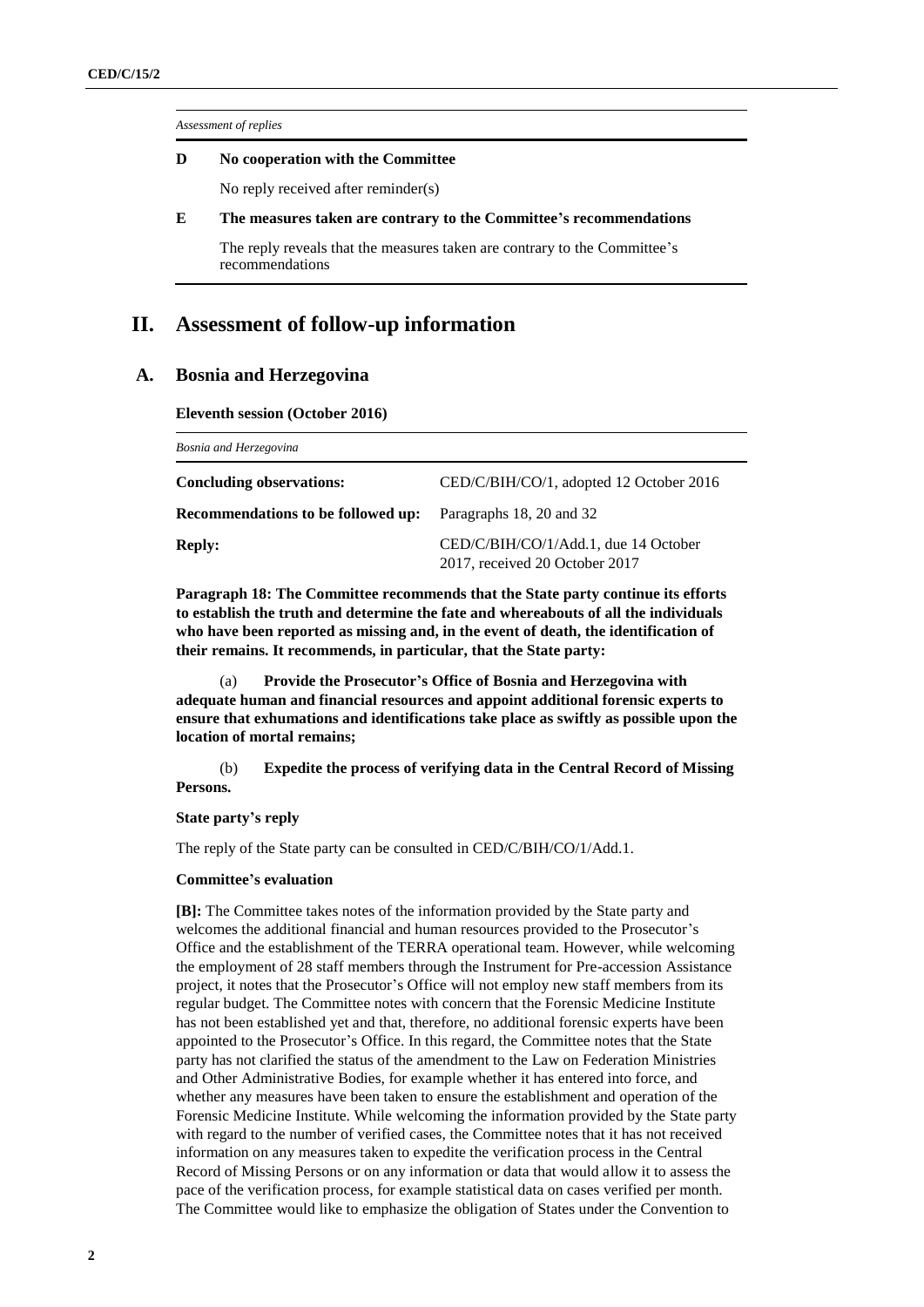#### *Bosnia and Herzegovina*

guarantee the right of the victims to know the truth about the circumstances of an enforced disappearance and to locate and respect the remains and return them to the next of kin. In view of the above, the Committee reiterates its recommendation and requests the State party, when submitting information in accordance with paragraph 44 of its concluding observations, to provide additional information on the progress of the initiative for the establishment of the Forensic Medicine Institute and on any other measures taken to ensure the appointment of additional forensic experts to the Prosecutor's Office, and statistical data on the progress in verifying cases in the Central Record of Missing Persons.

**Paragraph 20: The Committee recommends that the State party provide the Missing Persons Institute with the financial, human and technological resources necessary to adequately fulfil its mandate and expedite the appointment of the members of the Board of Directors.**

#### **State party's reply**

The reply of the State party can be consulted in CED/C/BIH/CO/1/Add.1.

#### **Committee's evaluation**

**[B]:** The Committee welcomes the temporary appointment of the Board of Directors of the Missing Persons Institute. However, the Committee is concerned that the insufficient number of staff and financial resources allocated to the Missing Persons Institute is an impediment to searching effectively for disappeared persons and clarifying their fate. In particular, the Committee observes that the State party has not provided additional information on the status of the request for equipment made by the Missing Persons Institute to the Ministry of Finance and Treasury. In view of all of the above, the Committee reiterates its recommendation and requests the State party, when submitting information in accordance with paragraph 44 of its concluding observations:

(a) To provide information on measures taken to appoint a permanent Board of Directors of the Missing Persons Institute;

(b) To provide additional information on the allocation of adequate human and financial resources to the Missing Persons Institute.

## **Paragraph 32: The Committee recommends that the State party expedite the establishment of the national preventive mechanism, make it fully operational rapidly and provide it with sufficient human and financial resources.**

### **State party's reply**

The reply of the State party can be consulted in CED/C/BIH/CO/1/Add.1.

### **Committee's evaluation**

**[B]:** The Committee takes note of the information provided by the State party and welcomes the proposed amendment to the Law on the Ombudsman for Human Rights of Bosnia and Herzegovina. However, the Committee observes that the State party has not provided additional information about the status of the amendment to the Law on the Ombudsman for Human Rights, whether it has entered into force, or any measures taken to ensure the effective implementation of the national preventive mechanism. Therefore, the Committee, recalling its recommendation, requests that the State party, when submitting information in accordance with paragraph 44 of its concluding observations (CED/C/BIH/CO/1):

(a) Clarify whether the amendment to the Law on the Ombudsman for Human Rights of Bosnia and Herzegovina has entered into force;

(b) Provide further information with regard to the process of making the preventive mechanism operational;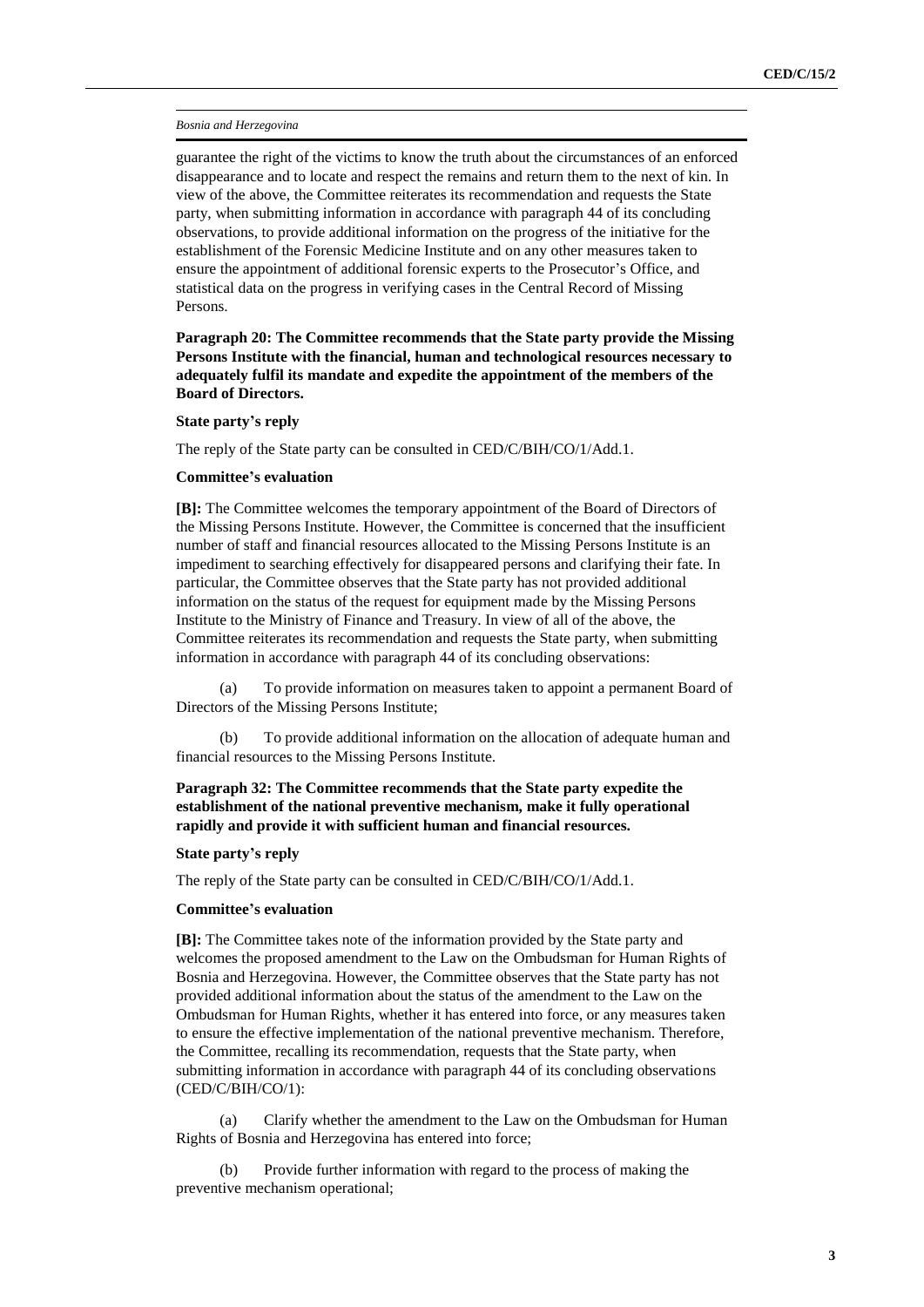#### *Bosnia and Herzegovina*

(c) Include information on the measures taken to ensure that the preventive mechanism is allocated sufficient human and financial resources to enable it to function properly.

#### **Action to be taken**

A letter should be sent to the State party communicating the Committee's evaluation.

**Follow-up information on the implementation of all the recommendations to be submitted by:** 14 October 2022

## **B. Colombia**

*Colombia*

**Eleventh session (October 2016)**

| Colombia                                  |                                                                        |
|-------------------------------------------|------------------------------------------------------------------------|
| <b>Concluding observations:</b>           | CED/C/COL/CO/1, adopted 12 October 2016                                |
| <b>Recommendations to be followed up:</b> | Paragraphs 14, 20 and 26                                               |
| <b>Reply:</b>                             | CED/C/COL/CO/1/Add.1, due 14 October<br>2017, received 4 December 2017 |

**Paragraph 14: The Committee recommends that the State party expedite the process of cleansing and consolidating data on disappeared persons in order to generate reliable and accurate information that will result in more effective prevention, investigation and search measures. Accordingly, it invites the State party to set a time frame for completing the data cleansing process for the Register, with a view to effectively consolidating all cases of disappeared persons as soon as possible, while retaining the most comprehensive information possible. The Committee further recommends that the State party:**

(a) **Make greater efforts to ensure that, without exception, all cases of disappeared persons are consistently and exhaustively recorded in the National Missing Persons Register immediately after a disappearance is reported and that the Register is continuously updated;**

(b) **Adopt effective measures to move forward in the classification of as many cases as possible;**

(c) **Take the necessary steps to generate statistical information that indicates the extent of the problem of enforced disappearances in the strict sense of the term, that is, disappearances where State agents were allegedly involved, directly or indirectly, in committing the offence.**

#### **State party's reply**

The reply of the State party can be consulted in CED/C/COL/CO/1/Add.1.

#### **Committee's evaluation**

**[C]:** The Committee takes note of the information provided by the State party and welcomes the measures adopted to expedite the process of cleansing and consolidating data on disappeared persons. In particular, the Committee takes note of decisions No. 0045 of 2017 and No. 3481 of 31 of October 2016 relating to the reform of the structure of the Office of the Special Prosecutor for Transitional Justice. Furthermore, the Committee welcomes the creation of the internal working group on the consolidation of figures on enforced disappearance and the establishment of the "Observatory" tool. However, the Committee notes that the State party has not provided information on the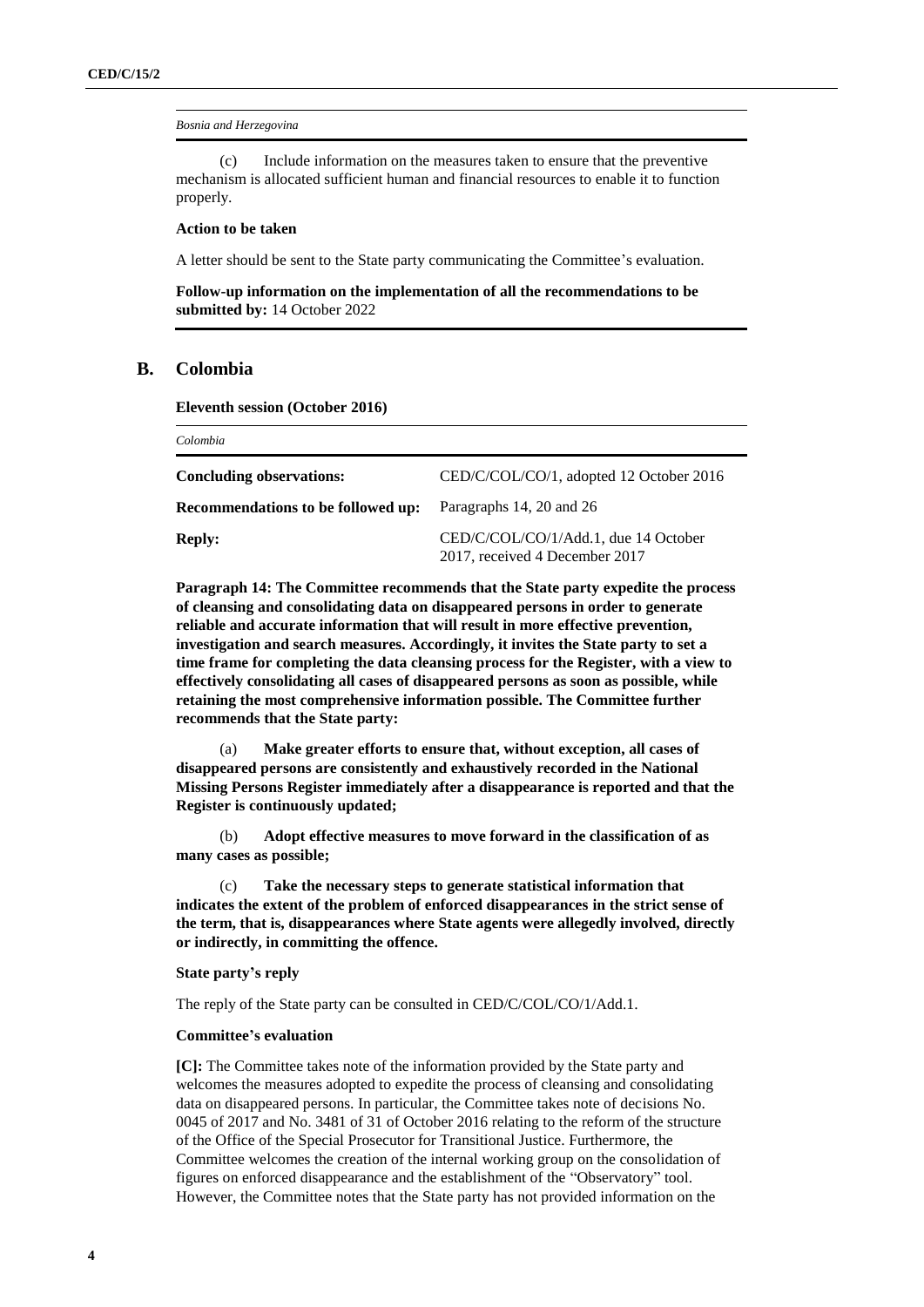time frame that has been set for completing the data cleansing process for the National Missing Persons Register. It also notes that it has not received information on the measures taken to ensure that, without exception, all cases of disappeared persons are consistently and exhaustively recorded in the National Missing Persons Register immediately after a disappearance is reported, and on the measures taken to ensure that the Register is continuously updated. While noting the information provided in paragraphs 14 and 15 regarding the classification of cases, the Committee notes that it has not received sufficient information on how the measures mentioned have contributed to the classification of more cases. The Committee also observes that no statistical information on the problem of enforced disappearances in the strict sense of the term has been provided in the *Forensis: Datos para la Vida* report, since the information featured in the report only refers to the phenomenon of disappearances in general terms. In view of the above, the Committee reiterates its recommendation and requests the State party, when submitting information in accordance with paragraph 44 of its concluding observations (CED/C/COL/CO/1), to provide:

(a) Information on the progress made towards setting a time frame for completing the data cleansing process for the Register;

(b) Information on measures undertaken to prevent discrepancies between the various databases relating to enforced disappearances;

(c) Information on any measures taken to ensure that all cases of disappeared persons are consistently and exhaustively recorded in the National Missing Persons Register immediately after a disappearance is reported and that the Register is continuously updated;

(d) Information on any additional measures taken to move forward in the classification of cases of enforced disappearance, apart from the revisions made to the format for registering missing persons, so that it includes additional fields relating to the context; as well as updated statistical information on the progress made in classifying cases, including on the number of cases that have been classified;

(e) Additional information on the steps taken to generate statistical information that indicates the extent of the problem of enforced disappearances in the strict sense of the term, that is, disappearances where State agents were allegedly involved, directly or indirectly, in committing the offence.

**Paragraph 20: The Committee recommends that the State party:**

(a) **Ensure that in practice, where there are reasonable grounds for believing that a person has been subjected to enforced disappearance, a thorough, impartial investigation is undertaken immediately, even if there has not been a formal complaint;**

(b) **Expedite the investigations of enforced disappearance that are under way, including those carried out as part of the special criminal proceedings being conducted in the framework of the justice and peace process, while ensuring that no act of enforced disappearance is left unpunished;**

(c) **Expand its efforts to allow the relatives of disappeared persons to submit complaints; encourage and facilitate their participation in investigations and in all the procedural steps included within the framework of due process; and ensure that they are regularly informed about the progress and results of investigations;**

(d) **Ensure effective coordination and cooperation between all the agencies involved in investigations so that they mutually reinforce, rather than impede, each other's work; and ensure that they have the necessary financial, technical and human resources to perform their duties expeditiously and effectively;**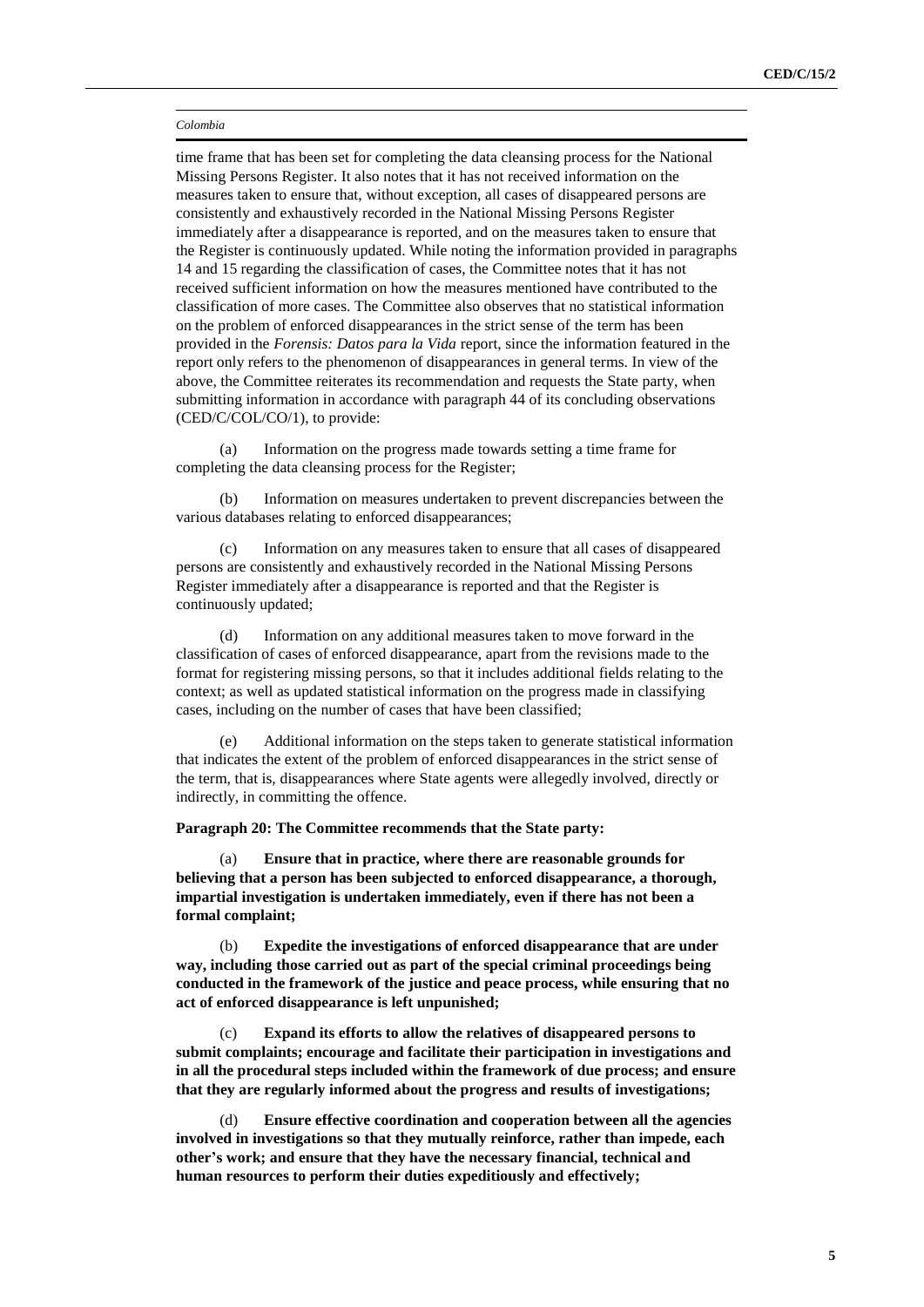(e) **Adopt a common approach to investigations, following specific strategies based on similar crime commission patterns and regional contexts and avoiding fragmented investigations that undermine their own effectiveness;**

(f) **Ensure that the authorities involved in the investigation of enforced disappearances have effective and timely access to all documentation and other information relevant to the investigation that may be in the possession of State agencies, in particular documentation held by intelligence agencies and by armed and security forces.**

#### **State party's reply**

The reply of the State party can be consulted in CED/C/COL/CO/1/Add.1.

#### **Committee's evaluation**

**[C]:** The Committee takes note of the information provided by the State party and welcomes the prioritization plan designed by the Office of the Special Prosecutor of the Attorney General's Office to identify patterns related to enforced disappearances; the adoption, in 2017, of Legislative Act No. 01, which creates the components of a comprehensive system of truth, justice, reparation and non-repetition; the promulgation, also in 2017, of Decree-Law No. 589, which provides for the establishment of the special unit for searching for persons presumed disappeared in the context of and by reason of the armed conflict; the online tools available to relatives of disappeared persons, managed by the National Institute of Forensic Medicine and Science in conjunction with the newspaper *El Tiempo*, and the Institute's location of forensic statistical information (LIFE) web page; and the publication and dissemination of the Minimum Forensic Standards for the Search for Disappeared Persons and the Recovery and Identification of Corpses. However, the Committee observes that it has not been provided with information on the measures taken to ensure that a thorough and impartial investigation is undertaken immediately, even if there has not been a formal complaint, where there are reasonable grounds for believing that a person has been subjected to enforced disappearance, in the strict sense of the term. The Committee further observes that the State party has not provided any information on the measures taken to expedite the investigations into enforced disappearance that are under way, including those carried out as part of the special criminal proceedings being conducted in the framework of the justice and peace process. The Committee notes that it has not received information on any efforts made to allow the relatives of disappeared persons to submit complaints, and to encourage and facilitate their participation in all stages of the investigations and judicial processes. While taking note of the measures taken to strengthen institutional coordination related to the search for disappeared persons, the Committee notes that it has not been provided with information with regard to measures taken to ensure effective coordination and cooperation between all the agencies involved in investigations and to ensure that they have the necessary financial, technical and human resources to perform their duties. Finally, the Committee notes that the State party has not provided information on the measures taken to ensure that the authorities involved in investigating enforced disappearances have effective and timely access to all documentation and other information relevant to the investigation, in particular documentation held by intelligence agencies and by armed and security forces. Therefore the Committee reiterates its recommendation, and requests the State party, when submitting information in accordance with paragraph 44 of its concluding observations, to provide:

(a) Information on the measures taken to ensure that in practice, where there are reasonable grounds for believing that a person has been subjected to enforced disappearance, in the strict sense of the term, a thorough and impartial investigation is undertaken immediately, even if there has not been a formal complaint;

Information on the measures taken to expedite the investigations into enforced disappearance that are under way, including those carried out as part of the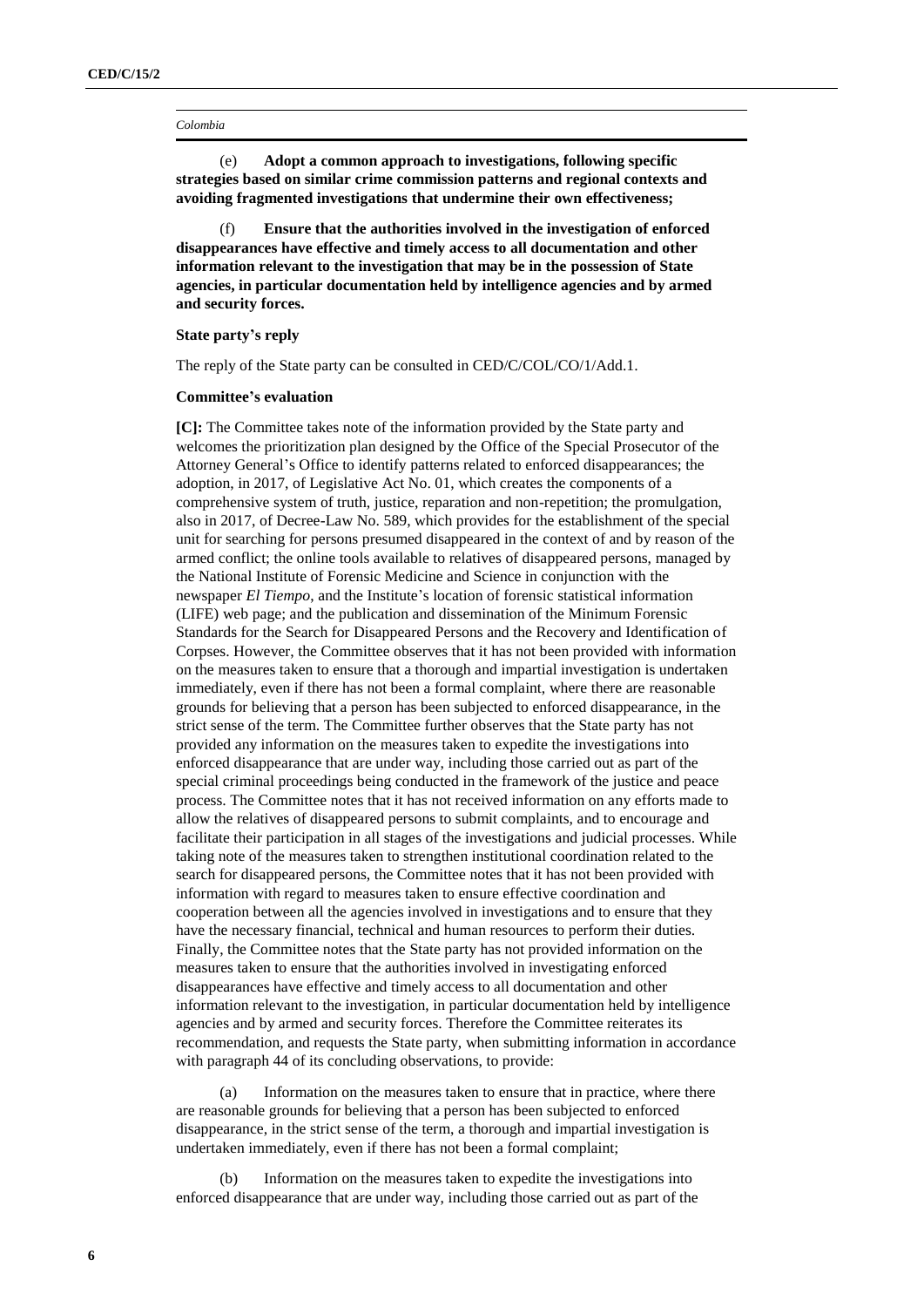special criminal proceedings being conducted in the framework of the justice and peace process. In this respect, please provide additional information on the progress made towards the establishment of the special unit for searching for persons presumed disappeared and on the measures taken to ensure that it has the necessary financial, technical and human resources to enable it to carry out its work promptly and effectively;

(c) Information on any efforts made to allow the relatives of disappeared persons to submit complaints, and to encourage and facilitate their participation in all stages of the investigations and judicial processes;

(d) Information on any measures taken to ensure effective coordination and cooperation between all the agencies involved in investigations and to ensure that they have the necessary financial, technical and human resources to perform their duties. Please also provide additional information on the results achieved with the minimum forensic standards in searching for disappeared persons and recovering and identifying corpses;

(e) Information on the measures taken to ensure that the authorities involved in investigating enforced disappearances have effective and timely access to all documentation and other information relevant to the investigation, in particular documentation held by intelligence agencies and by armed and security forces.

**Paragraph 26: The Committee recommends that the State party pursue and intensify its efforts to search for, locate and release disappeared persons and, in the event of death, to locate, handle with respect and return their remains. In particular, the Committee recommends that the State party:**

(a) **Ensure in practice that, when a disappearance is reported, a search is initiated automatically, without delay; that practical, effective search measures are adopted in order to increase the chances of finding the person alive; and that the search is continued until the fate of the disappeared person is established;**

(b) **Intensify its efforts to locate bodily remains; enhance the Genetic Profile Bank, in particular by conducting extensive campaigns to collect antemortem information and genetic samples from disappeared persons' relatives, with a special focus on rural areas; and expedite the identification and handover of the exhumed remains;**

(c) **Adopt more effective measures to ensure coordination, cooperation and data cross-checking between the agencies responsible for searching for disappeared persons and, in the event of death, for identifying their remains, and see to it that they have the necessary qualified personnel and economic and technical resources;**

(d) **Redouble its efforts to ensure that all relevant authorities receive regular, specialized training on the measures provided for in the existing regulatory framework pertaining to the search for disappeared persons and, in the event of death, on handling with respect and returning their remains, in particular, the correct implementation of the National Plan on the Search for Disappeared Persons and the Urgent Search Mechanism;**

(e) **Ensure that searches are conducted by the competent authorities with the active involvement of the relatives of the disappeared person where necessary;**

(f) **Intensify its efforts to ensure that all actions to identify and return remains duly take into account the traditions and customs of the peoples or communities to which the victims belong, in particular indigenous peoples or Afrodescendent communities.**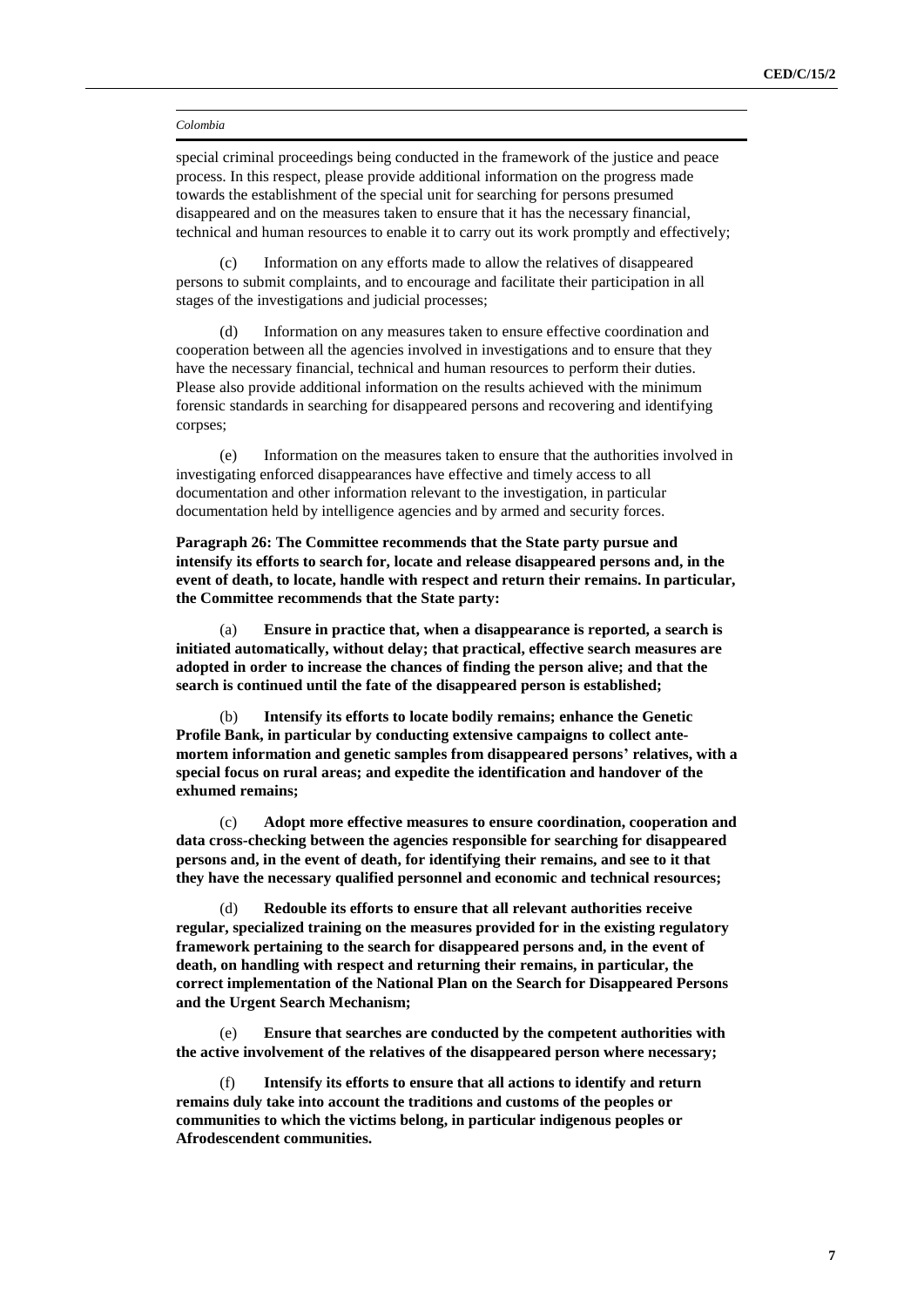## **State party's reply**

The reply of the State party can be consulted in CED/C/COL/CO/1/Add.1.

### **Committee's evaluation**

**[C]:** The Committee takes note of the measures adopted by the State party to reinforce the system in place for searching for disappeared persons. In particular, the Committee welcomes the introduction into the Missing Persons and Corpses Information Network of new fields for the follow-up of the Urgent Search Mechanism; the amendment of the working methods of the internal working group on searching for, identifying and returning disappeared persons to prioritize the provision of information and documentation about corpses and their return to their families; the implementation of the national plan for searching for, identifying and ensuring the dignified return of the remains of persons who disappeared in the context of and by reason of the armed conflict; and the measures to reinforce the databank of genetic profiles of disappeared persons. However, the Committee notes that it has not been provided with information on any measures taken to ensure that, in practice, when a disappearance is reported, a search is initiated automatically and without delay, that practical and effective search measures are adopted in order to increase the chances of finding the person alive, and that the search is continued until the fate of the disappeared person is established. The Committee further notes that it has not received sufficient information on the process of identification of remains that have been recovered, in particular those mentioned in paragraph 54 of the State party's reply, nor on the extent to which campaigns to collect ante-mortem information and genetic samples from disappeared persons' relatives is focused particularly on rural areas. While taking note of the statistical information provided in paragraphs 55–59, the Committee observes that it has not been provided with sufficient information on the concrete measures taken to ensure coordination, cooperation and data cross-checking between the agencies responsible for searching for disappeared persons or on the human, economic and technical resources allocated to those agencies. It further observes that it has not received sufficient information on the training provided to authorities, particularly regarding which authorities have benefited from the training mentioned in paragraphs 61 and 62, and on the concrete impact of those training initiatives on the correct implementation of the National Plan on the Search for Disappeared Persons and the Urgent Search Mechanism by the relevant authorities. In addition, the Committee notes that the State party has not provided any information on the efforts made to ensure that searches are conducted with the active involvement of the relatives of the disappeared person, or on the measures adopted to ensure that all actions to identify and return remains duly take into account the traditions and customs of the peoples or communities to which the victims belong, in particular indigenous peoples or communities of African descent. Therefore, the Committee, recalling its recommendation, requests the State party, when submitting information in accordance with paragraph 44 of its concluding observations (CED/C/COL/CO/1), to provide:

Information on any measures taken to ensure, in practice, when a disappearance is reported, that a search is initiated automatically and without delay, that practical and effective search measures are adopted in order to increase the chances of finding the person alive, and that the search is continued until the fate of the disappeared person is established;

(b) Additional information on the process of identifying the remains that have been recovered and on the extent to which campaigns to collect ante-mortem information and genetic samples from disappeared persons' relatives is focused particularly on rural areas;

(c) Information on the concrete measures taken to ensure coordination, cooperation and data cross-checking between the agencies responsible for searching for disappeared persons;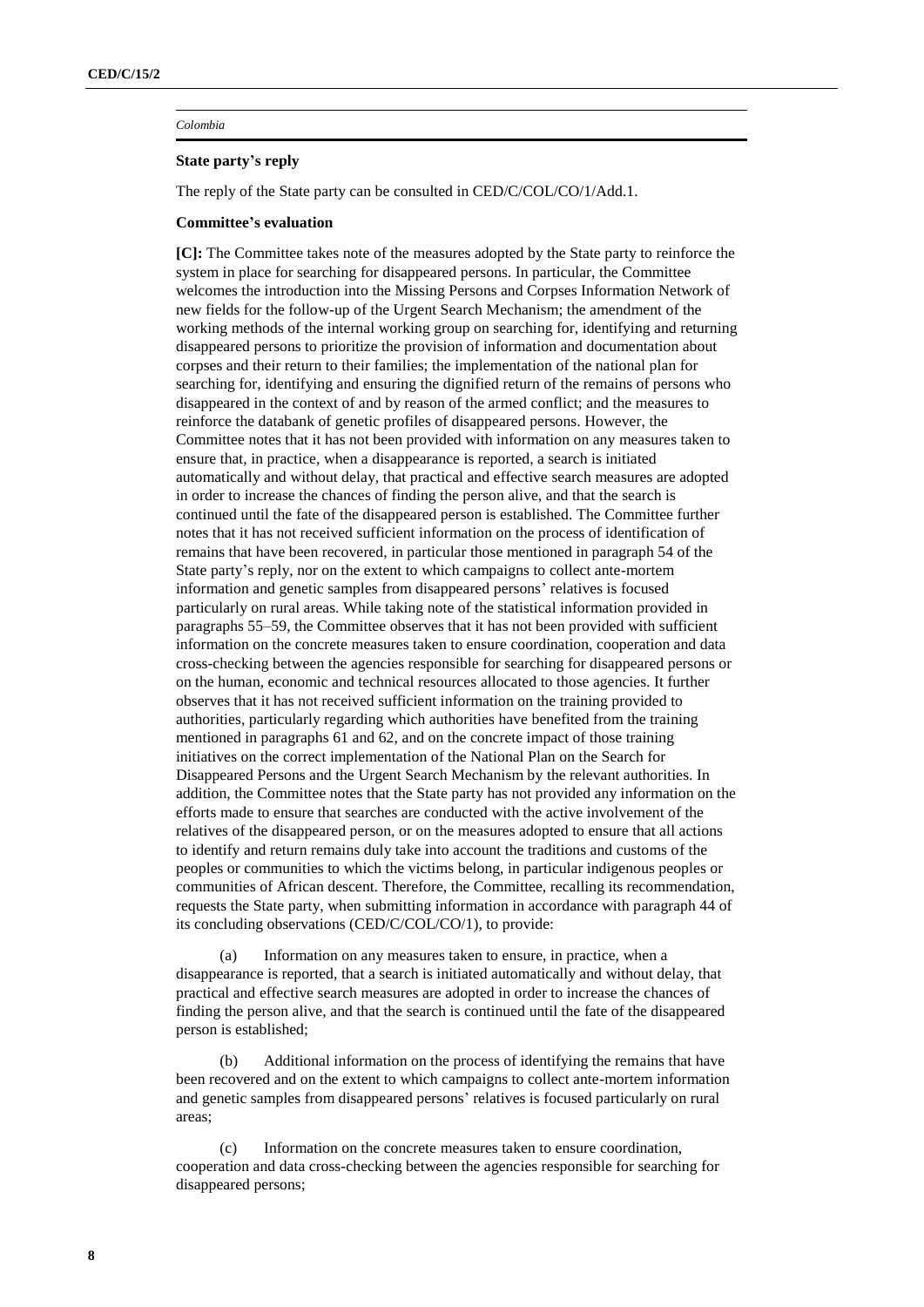(d) Additional information on the training provided to authorities, particularly regarding which authorities have benefited from the training carried out, and on the concrete impact of those training initiatives on the correct implementation of the National Plan on the Search for Disappeared Persons and the Urgent Search Mechanism by the relevant authorities;

(e) Information on the efforts made to ensure that searches are conducted with the active involvement of the relatives of the disappeared person;

(f) Information on the measures adopted to ensure that all actions to identify and return remains duly take into account the traditions and customs of the peoples or communities to which the victims belong, in particular indigenous peoples or communities of African descent.

### **Action to be taken**

A letter should be sent to the State party communicating the Committee's evaluation.

**Follow-up information on the implementation of all the recommendations to be submitted by:** 14 October 2019

## **C. Cuba**

*Cuba*

**Twelfth session (March 2017)**

| Concluding observations:           | CED/C/CUB/CO/1, adopted 14 March 2017                              |
|------------------------------------|--------------------------------------------------------------------|
| Recommendations to be followed up: | Paragraphs 26, 28 and 30                                           |
| <b>Reply:</b>                      | CED/C/CUB/CO/1/Add.1, due 17 March 2018,<br>received 13 April 2018 |

**Paragraph 26: The Committee recommends that the State party adopt the measures necessary to guarantee, in law and in practice, that all persons deprived of liberty have access to a lawyer from the outset of the deprivation of liberty.**

#### **State party's reply**

The reply of the State party can be consulted in CED/C/CUB/CO/1/Add.1.

#### **Committee's evaluation**

**[C]:** While taking note of the information provided by the State party, the Committee observes that the State party has not provided information on any measures taken to implement its recommendation since the adoption of its concluding observations (CED/C/CUB/CO/1). In particular, the Committee remains concerned that, according to article 249 of the Criminal Procedure Act, a person deprived of liberty may establish communication and meet with his or her defence counsel only from the time when an order has been made to apply any of the precautionary measures authorized under the Act, which could take up to six days from the deprivation of liberty, rather than from the very outset of the deprivation of liberty. Therefore, the Committee reiterates its recommendation and requests that the State party, when submitting information in accordance with paragraph 40 of the concluding observations, provide information on any actions taken to ensure that, in law and in practice, all persons have access to a lawyer, not only when a criminal procedure is opened, but from the very outset of the deprivation of liberty.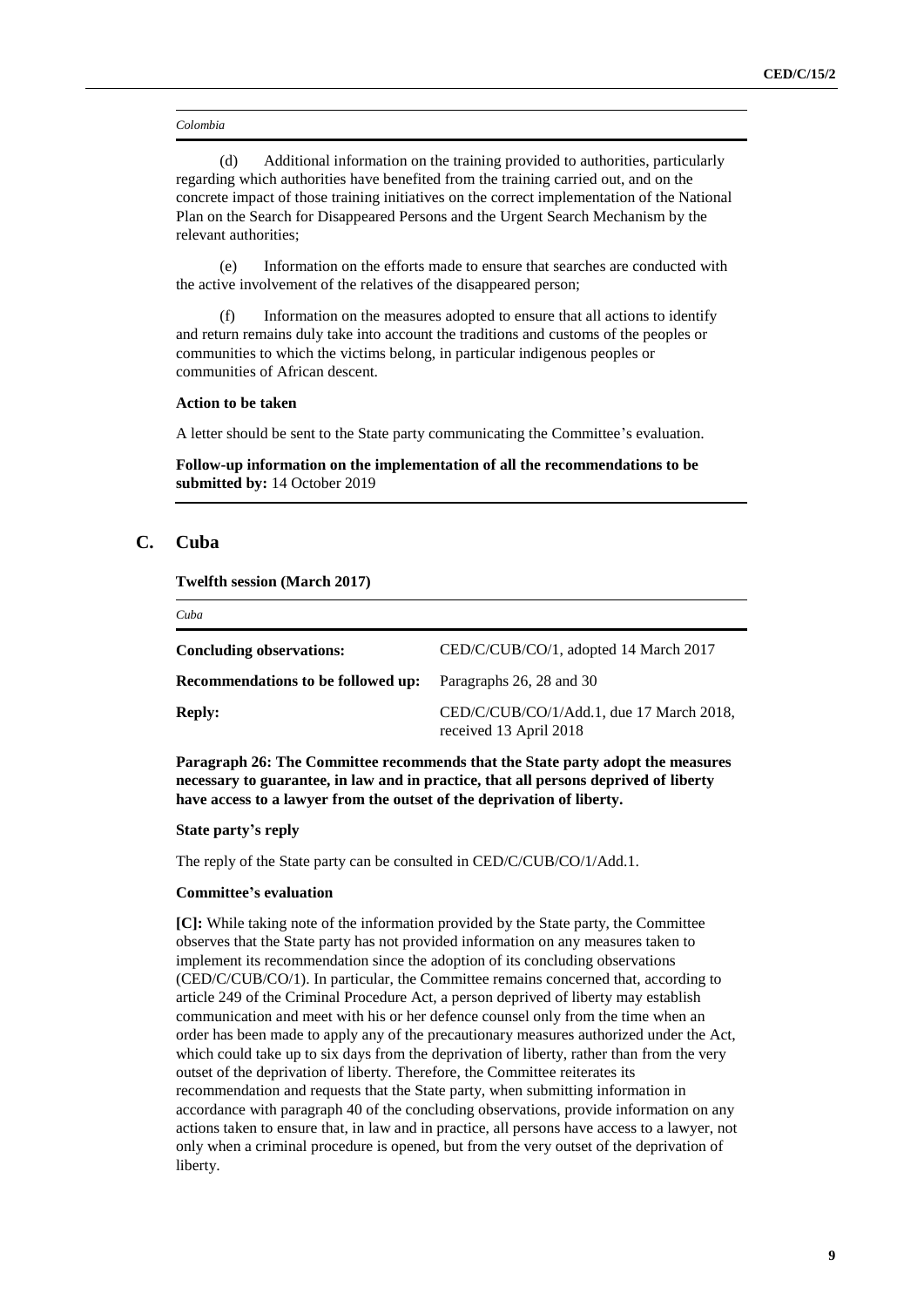#### *Cuba*

**Paragraph 28: The Committee recommends that the State party adopt the measures necessary to ensure that all persons under arrest who are not released are brought promptly before a judge for the hearing of an application for the adoption of any measure entailing deprivation of liberty, and most particularly pretrial detention.**

## **State party's reply**

The reply of the State party can be consulted in CED/C/CUB/CO/1/Add.1.

### **Committee's evaluation**

**[C]:** While taking note of the information provided by the State party and, in particular, article 247 of the Criminal Procedure Act and the existence of the habeas corpus procedure, the Committee observes that it has not received any information on the measures taken to implement the Committee's recommendation since the adoption of its concluding observations (CED/C/CUB/CO/1). In this respect, the Committee remains concerned that the power to order pretrial detention lies with the prosecutor, who is responsible for instituting and conducting public criminal proceedings as the representative of the State, and that persons under arrest are not brought before a judge until the investigation process has been completed and the proceedings have been submitted in order to enable the case to be heard and the oral trial to commence. Therefore, the Committee reiterates its recommendation and requests the State party, when submitting information in accordance with paragraph 40 of its concluding observations, to provide information on the measures taken to ensure that all persons under arrest who are not released are brought promptly before a judge in order for the judge to hear the application for the adoption of any measure that entails deprivation of liberty.

**Paragraph 30: The Committee recommends that the State party establish a specific independent mechanism with the power to undertake, without hindrance, regular unannounced visits to any place that may hold persons deprived of liberty. The Committee invites the State party to reconsider ratification of the Optional Protocol to the Convention against Torture.**

#### **State party's reply**

The reply of the State party can be consulted in CED/C/CUB/CO/1/Add.1.

### **Committee's evaluation**

**[C]:** The Committee takes note of the information provided by the State party, and in particular of the legal attribution and responsibility of the Attorney General to visit penitentiary facilities, as well as of the high number of inspections carried out by this authority. However, the Committee observes that no information has been provided by the State party on any measures taken to establish an independent mechanism to carry out regular visits to all the places where persons deprived of liberty may be held. Furthermore, the Committee takes note with regret of the information provided by the State party that it has no intention of ratifying the Optional Protocol to the Convention against Torture and Other Cruel, Inhuman or Degrading Treatment or Punishment. Therefore, recalling its recommendation, the Committee requests the State party, when submitting information in accordance with paragraph 40 of its concluding observations (CED/C/CUB/CO/1), to provide information on measures taken to establish a specific independent mechanism in charge of undertaking regular unannounced visits to any place that may hold persons deprived of liberty. The Committee also reiterates its recommendation to invite the State party to reconsider its position in relation to the ratification of the Optional Protocol to the Convention against Torture and Other Cruel, Inhuman or Degrading Treatment or Punishment.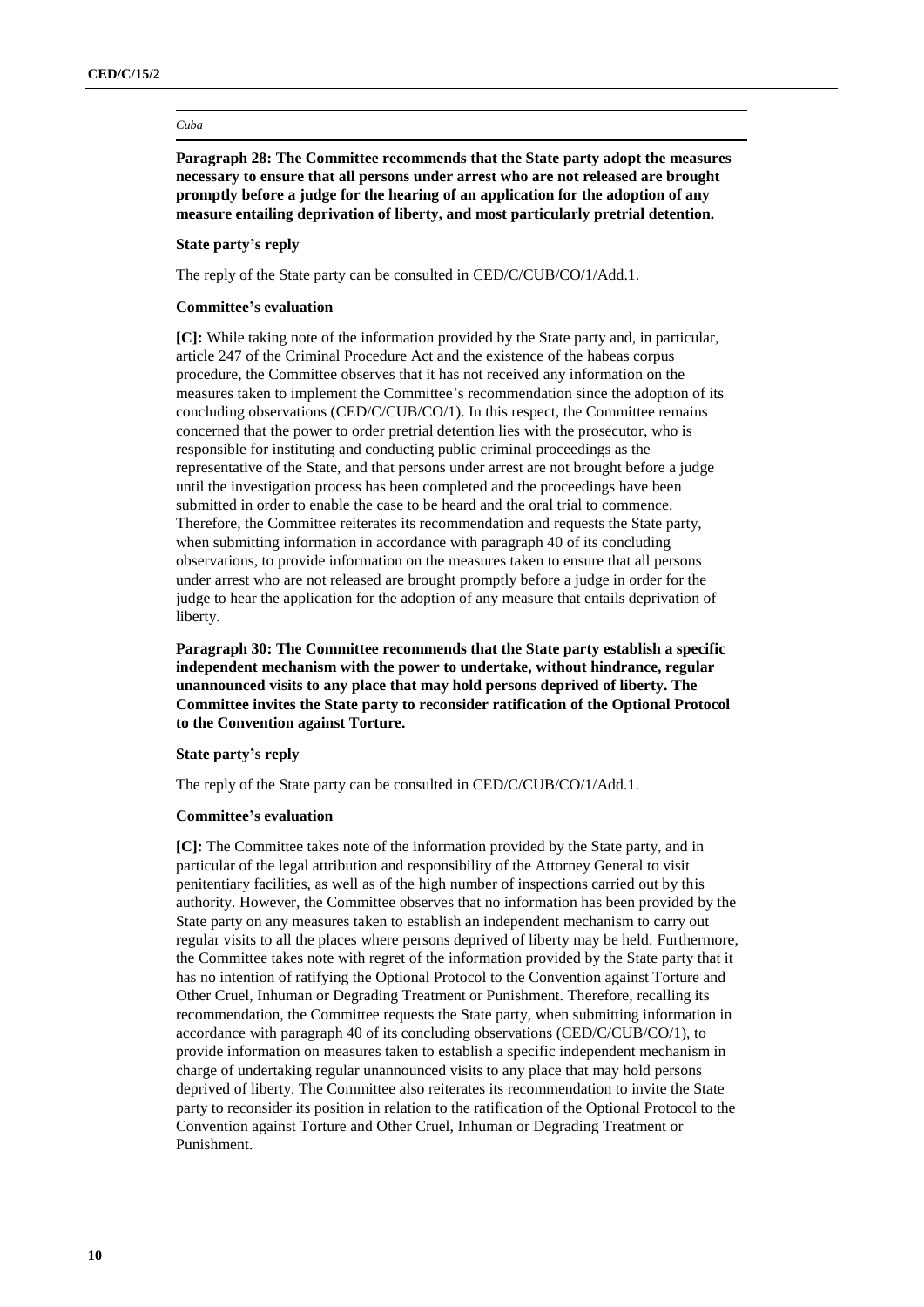#### *Cuba*

## **Action to be taken**

A letter should be sent to the State party communicating the Committee's evaluation.

**Follow-up information on the implementation of all the recommendations to be submitted by:** 17 March 2023

## **D. Ecuador**

**Twelfth session (March 2017)**

| Ecuador                            |                                                                    |  |
|------------------------------------|--------------------------------------------------------------------|--|
| Concluding observations:           | CED/C/ECU/CO/1, adopted 15 March 2017                              |  |
| Recommendations to be followed up: | Paragraphs 10, 16 and 22                                           |  |
| <b>Reply:</b>                      | CED/C/ECU/CO/1/Add.1, due 17 March 2018,<br>received 23 April 2018 |  |

**Paragraph 10: The Committee recommends that the State party:** 

Take the necessary measures to expedite the judicial proceedings for **enforced disappearance relating to the period from 1984 to 2008 that are under way; bring to trial, as soon as possible, cases that are at the preliminary investigation stage; and ensure that all suspected perpetrators are prosecuted and, if found guilty, punished in accordance with the grave nature of their acts;**

(b) **Step up its efforts to locate any persons subjected to enforced disappearance during the period from 1984 to 2008 and whose fate is not yet known and, in the event of death, to identify, respect and return their remains in a dignified manner;**

(c) **Continue and strengthen its efforts to ensure that all persons who have suffered harm as a direct result of an enforced disappearance perpetrated during the period from 1984 to 2008 receive full reparation, including measures for their rehabilitation.**

### **State party's reply**

The reply of the State party can be consulted in CED/C/ECU/CO/1/Add.1.

## **Committee's evaluation**

**[C]:** The Committee takes note of the information provided by the State, in particular Resolution 001-FGE-2018 by which the Truth Commission and Human Rights Directorate has become the Human Rights and Citizen Participation Directorate (*Dirección de Derechos Humanos y Participación Ciudadana*). It also notes that the Directorate does not work with the police as a subsidiary body on investigations into allegations of enforced disappearance. However, the Committee remains concerned that none of the judicial proceedings on enforced disappearances relating to the period from 1984 to 2008 have been brought to trial. While welcoming the adoption of the protocol of action for search, investigation and tracking in regard to missing persons, and the implementation of the *Alerta Emilia*, the Committee observes that the State party has not provided any information on any measures taken to step up its efforts to locate persons subjected to enforced disappearance during the period from 1984 to 2008, and in the event of death, to identify and return their remains. The Committee would like to emphasize the obligation of States parties under the Convention to guarantee the right of victims to know the truth about the circumstances of an enforced disappearance and to locate and respect the remains and return them to the next of kin. The Committee takes note of the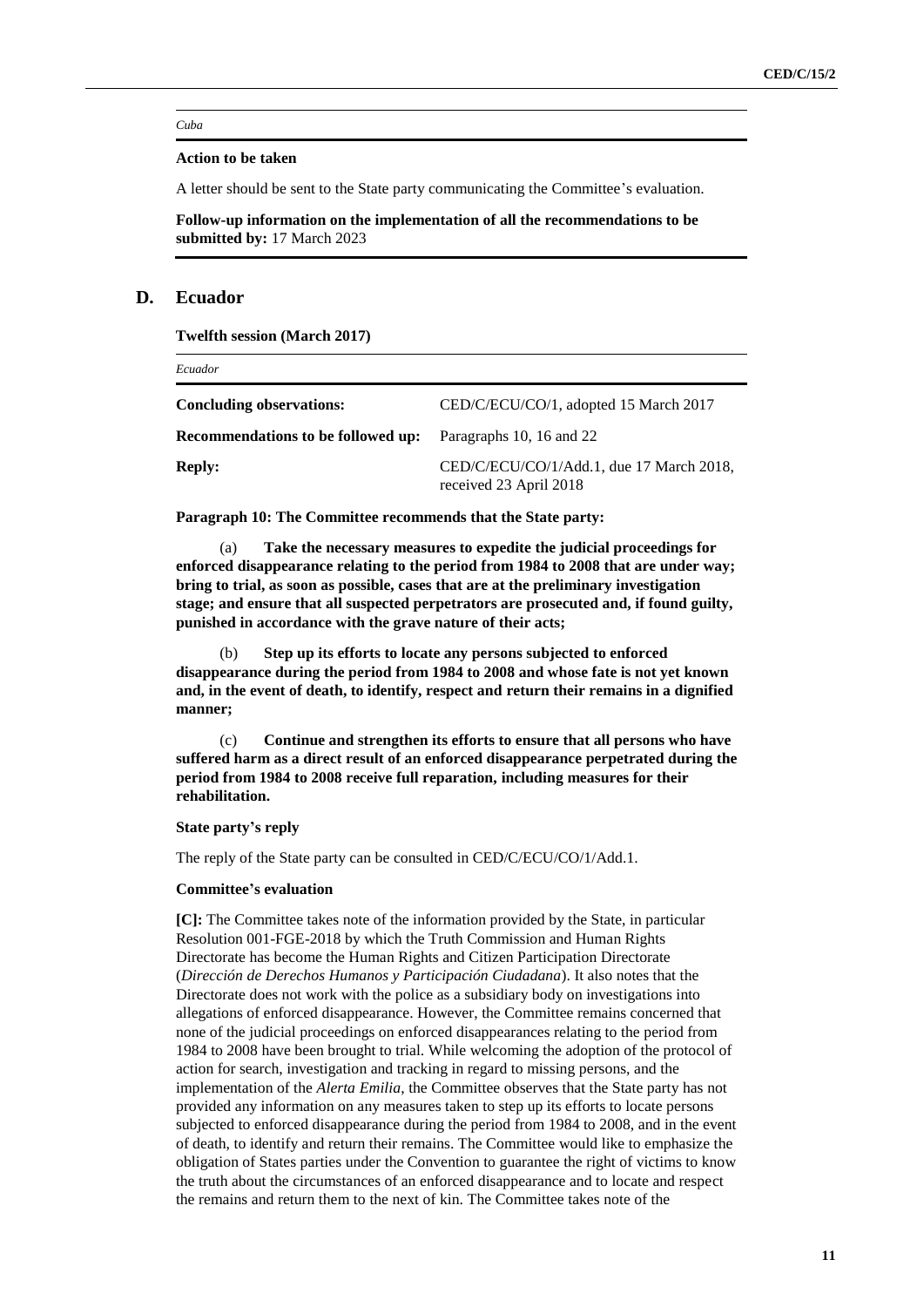#### *Ecuador*

information provided by the State party, in particular with regard to the steps taken towards the establishment of the *Museo de la Memoria*. While taking note of the reparation measures mentioned in paragraph 14 of the State party's reply, the Committee observes that the State party has not provided information on other forms of reparation such as guarantees of non-repetition. In addition, the Committee notes with concern that reparations are not provided to all victims as defined in article 24 of the Convention that is, the disappeared person and any individual who has suffered harm as the direct result of an enforced disappearance. In this respect, the Committee notes that the State party only provides reparation to the spouses or partners of the disappeared person and family members of the disappeared person up to the second degree of consanguinity. While noting that, at the request of an interested party, a declaration of presumed death may be made as a result of the presumption of death by disappearance, the Committee reiterates its position that a declaration of absence by reason of enforced disappearance should be awarded, rather than a declaration of presumed death. In view of the above, the Committee reiterates its recommendation and requests that the State party provide:

Additional information on the progress of the judicial proceedings on enforced disappearances relating to the period from 1984 to 2008;

(b) Information on concrete measures taken to search for and locate all persons who were forcibly disappeared between 1984 and 2008 and whose fate is not yet known, and, in the event of death, information on measures taken to identify and respect their remains and return them to their families;

(c) Information on other forms of reparation, such as guarantees of nonrepetition, afforded to victims of enforced disappearance during the period from 1984 to 2008.

**Paragraph 16: The Committee recommends that the State party ensure that no one is expelled, returned or extradited to another State where there are substantial grounds for believing that he or she would face a risk of being subjected to enforced disappearance, in particular by ensuring that regulations relating to applications for refugee status are applied in a manner fully consistent with the prohibition of refoulement provided for in article 16 of the Convention.**

## **State party's reply**

The reply of the State party can be consulted in CED/C/ECU/CO/1/Add.1.

## **Committee's evaluation**

**[B]:** The Committee takes note of the information provided by the State party, in particular the publication of the General Regulations of the Human Mobility Act in August 2017, and welcomes the actions adopted by the State party to ensure the operation and implementation of the provisions of the legal framework applicable to enforced disappearances in Ecuador. However, the Committee observes that the State party has not provided any information on measures taken to ensure that no one is expelled, returned or extradited to another State where there are substantial grounds for believing that he or she would face a risk of being subjected to enforced disappearance, including during the 90 day period after entry into the State party to apply for refugee status as established by the Human Mobility Act. The Committee reiterates its concern that the application of this time period for seeking refugee status may give rise to cases of refoulement, in violation of the prohibition enshrined in article 16 of the Convention. In view of the above, the Committee reiterates its recommendation and requests that the State party, when submitting information in accordance with paragraph 26 of its concluding observations, provide information on the measures taken to implement it.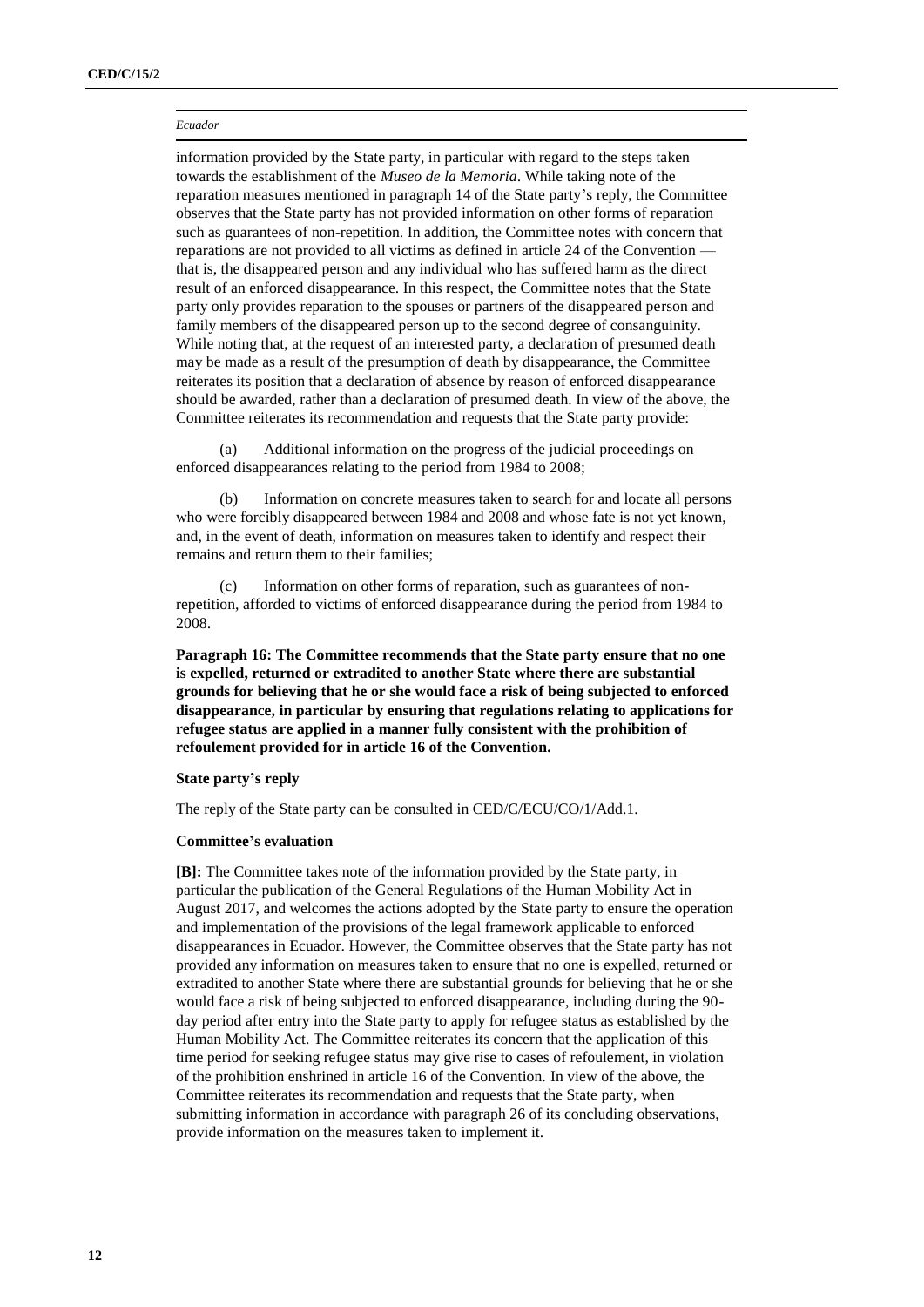#### *Ecuador*

**Paragraph 22: In the light of article 24 (6) of the Convention, the Committee recommends that the State party adopt the measures necessary to ensure that domestic law deals appropriately with the legal situation of disappeared persons whose fate has not been clarified and that of their relatives, in fields such as social welfare, financial matters, family law and property rights, without the presumed death of the disappeared person having to be declared. In this respect, the Committee encourages the State party to establish a procedure to obtain a declaration of absence by reason of enforced disappearance.**

## **State party's reply**

The reply of the State party can be consulted in CED/C/ECU/CO/1/Add.1.

## **Committee's evaluation**

**[C]:** While taking note of the information provided by the State party, the Committee observes that it has not received any information on measures taken to ensure that domestic legislation deals appropriately with the legal situation of disappeared persons whose fate has not been clarified and that of their relatives. The Committee remains concerned that article 6 of the Act on Reparation for Victims provides that a declaration of presumed death and of definitive possession of the property of the victims of enforced disappearance may be made as a result of the presumption of death by disappearance, in order to deal with the legal situation of a disappeared person. The Committee would like to emphasize that, in view of the continuous nature of enforced disappearance, in principle and unless there is concrete evidence to the contrary, there is no reason to presume that a disappeared person has died so long as his or her fate has not been determined. In this regard, the Committee notes that the State party has not provided any information on measures taken to ensure that domestic law provides for a procedure to obtain a declaration of absence by reason of enforced disappearance that would allow those concerned to deal appropriately with the legal situation of disappeared persons whose fate has not been clarified and that of their relatives, in fields such as social welfare, financial matters, family law and property rights, without the presumed death of the disappeared person having to be declared. Therefore, the Committee reiterates its recommendation and requests that the State party, when submitting information in accordance with paragraph 26 of its concluding observations (CED/C/ECU/CO/1), provide information on any measures taken to implement it.

## **Action to be taken**

A letter should be sent to the State party communicating the Committee's evaluation.

## **Follow-up information on the implementation of all the recommendations to be submitted by:** 17 March 2023

## **E. Senegal**

*Senegal*

**Twelfth session (March 2017)**

| $-$                                |                                                                 |
|------------------------------------|-----------------------------------------------------------------|
| Concluding observations:           | CED/C/SEN/CO/1, adopted 15 March 2017                           |
| Recommendations to be followed up: | Paragraphs 14, 18 and 34                                        |
| <b>Reply:</b>                      | CED/C/SEN/CO/1/Add.1, due 17 March 2018,<br>received 7 May 2018 |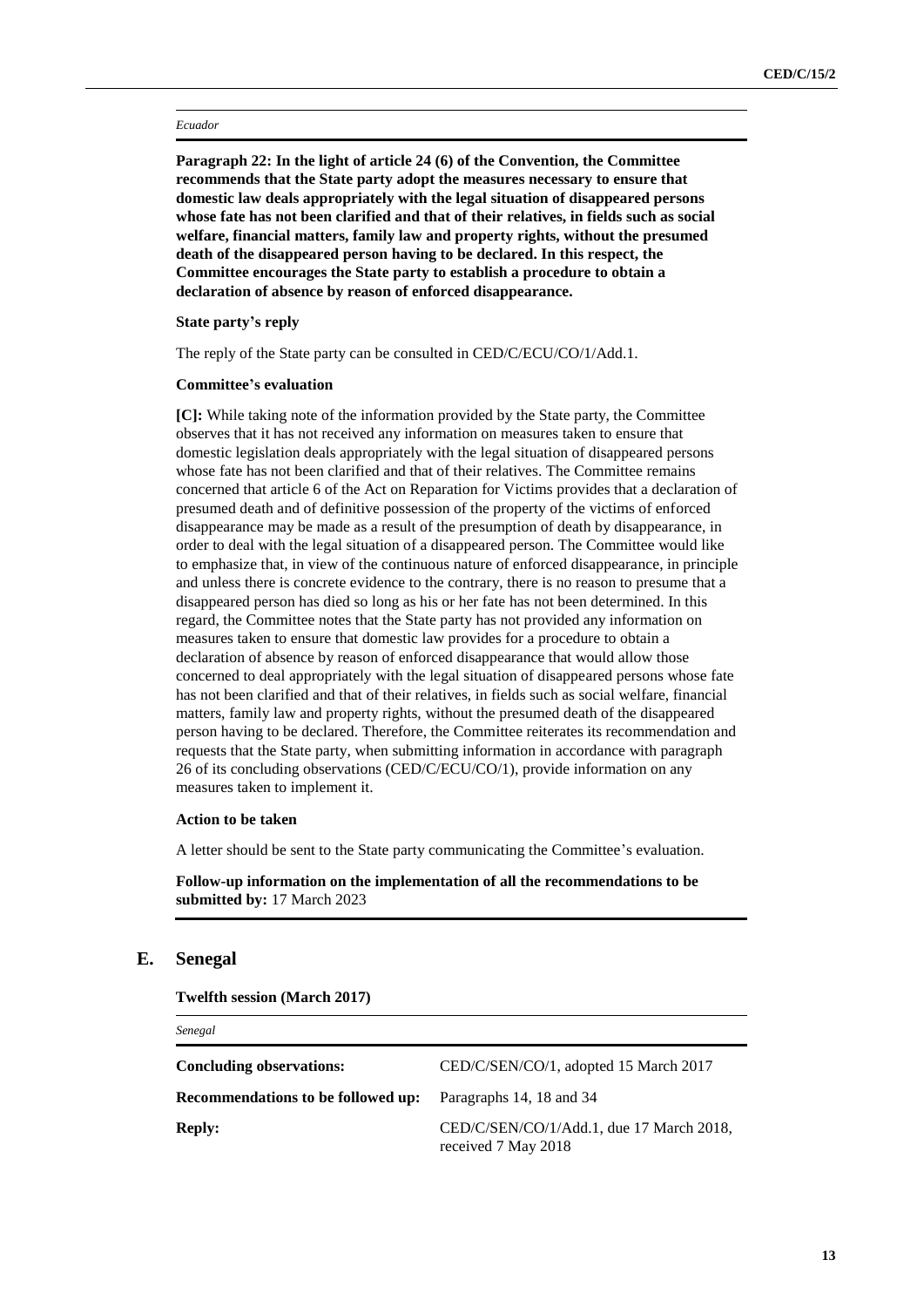#### *Senegal*

**Paragraph 14: The Committee recommends that the State party expedite the process of revising the Criminal Code to give effect to the Convention with a view to defining and characterizing enforced disappearance as an autonomous offence, in line with the definition contained in article 2 of the Convention, that is subject to appropriate penalties that take into account the extremely serious nature of the offence.**

## **State party's reply**

The reply of the State party can be consulted in CED/C/SEN/CO/1/Add.1.

#### **Committee's evaluation**

**[C]:** While taking note of the information provided by the State party that several sections of the national criminal law reform bills aimed at revising the Criminal Code and the Code of Criminal Procedure have already been adopted, the Committee notes with concern that the provisions to define the crime of enforced disappearance as an autonomous offence in accordance with article 2 of the Convention are still under consideration. The Committee observes that no information has been provided on any actions taken to ensure that the crime of enforced disappearance is subject to appropriate penalties that take into account the extremely serious nature of the offence. The Committee would like to recall that States parties, pursuant to article 4 of the Convention, are obliged to take the necessary measures to ensure that enforced disappearance constitutes an offence in their criminal code, in conformity with the definition enshrined in article 2 of the Convention. The Committee would like to emphasize that criminalizing enforced disappearance as an autonomous offence can serve as an important safeguard against impunity and as a preventive measure to ensure the non-occurrence of this crime. Therefore, the lack of an autonomous offence for this crime may prevent the State party from accomplishing its obligations to combat impunity for the crime, to guarantee the right of any victim to know the truth about the circumstances of an enforced disappearance and the fate of the disappeared person and to make the offence of enforced disappearance punishable by appropriate penalties in line with article 7 of the Convention. Therefore, the Committee reiterates its recommendation and requests that the State party, when submitting information in accordance with paragraph 46 of its concluding observations (CED/C/SEN/CO/1), provide:

(a) Additional information on the progress achieved to criminalize enforced disappearance as an autonomous offence, in line with the definition contained in article 2 of the Convention;

(b) Information on actions taken to ensure that the offence is punishable by appropriate penalties that take into account its extreme seriousness, while avoiding the imposition of the death penalty, and to establish the specific mitigating and aggravating circumstances provided for in article 7 (2) of the Convention.

**Paragraph 18: The Committee recommends that the State party amend its criminal legislation on enforced disappearance as a crime against humanity, especially article 431-2 (1) (6) of the Criminal Code, in order to ensure that it complies with article 5 of the Convention. In particular, the Committee recommends that enforced disappearance be mentioned separately from subjection to slavery and abduction and that article 431-2 expressly state that an act of enforced disappearance constitutes a crime against humanity.**

#### **State party's reply**

The reply of the State party can be consulted in CED/C/SEN/CO/1/Add.1.

#### **Committee's evaluation**

**[B]:** The Committee welcomes the information provided by the State party that the amendments to the Criminal Code will take account of the Committee's recommendation and that a separate paragraph will be inserted into article 431-2 of the Criminal Code that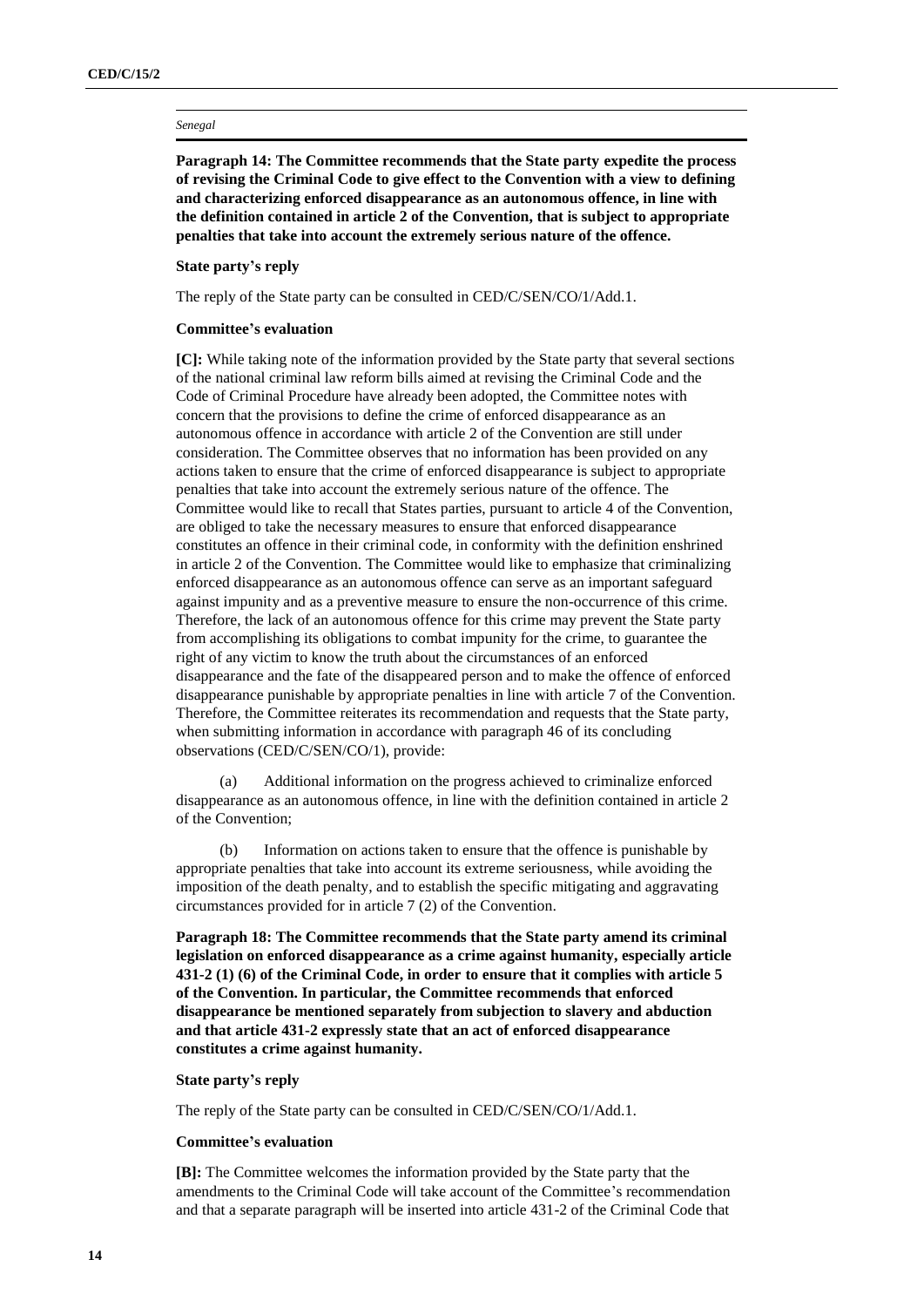#### *Senegal*

will characterize enforced disappearance as an underlying element of a crime against humanity. However, the Committee has not received sufficient information on the wording of this paragraph to allow it to assess its compatibility with article 5 of the Convention. In addition, the Committee notes that these amendments are still under consideration and that the crime of enforced disappearance is still not defined and criminalized as a crime against humanity under the Senegalese Criminal Code. Therefore, the Committee reiterates its recommendation and requests that the State party, when submitting information in accordance with paragraph 46 of its concluding observations (CED/C/SEN/CO/1), provide:

(a) Additional information on the progress achieved to ensure that enforced disappearance as a crime against humanity is criminalized, in accordance with the standards provided for under article 5 of the Convention;

Information on the wording of the provisions that will criminalize enforced disappearance as a crime against humanity in the new Criminal Code.

**Paragraph 34: The Committee recommends that the State party take the necessary measures to ensure that:**

(a) **All registers or records of persons deprived of their liberty are accurately and promptly completed and updated in such a way as to contain all the information required under article 17 (3) of the Convention;**

(b) **Records are regularly subject to verification and, in the event that registers are not correctly completed and updated, the officials responsible are duly sanctioned, including through criminal proceedings, in accordance with the relevant legislation;**

(c) **All persons deprived of liberty, irrespective of the offence of which they are accused, are afforded, from the outset of their deprivation of liberty, all the fundamental legal safeguards provided for under article 17 of the Convention;**

(d) **Any person with a legitimate interest can have prompt and easy access to at least the information listed in article 18 (1) of the Convention, including during the period of police custody, and the right of recourse where a request for access has been denied.**

## **State party's reply**

The reply of the State party can be consulted in CED/C/SEN/CO/1/Add.1.

## **Committee's evaluation**

**[C]:** While taking note of the information provided by the State party with regard to the registration of persons deprived of their liberty, the Committee observes that it has not received sufficient information on the legal provisions that regulate this. The Committee also observes that the legislation mentioned in paragraph 3 does not require custody records to include all the information contained in article 17 (3) of the Convention. Furthermore, the Committee notes that no information has been provided on the measures taken to ensure that all registers or records of persons deprived of their liberty are accurately and promptly completed and updated in such a way as to contain all the information required under article 17 (3) of the Convention. The Committee takes note of the provisions of article 59 of the Code of Criminal Procedure with regard to acts of abuse committed by criminal investigation police officers in connection with the application of custodial measures. However, the Committee observes that the State party has not provided information on the effective implementation of legislation to ensure regular verification of records of persons deprived of liberty nor on the sanctions applicable or effectively applied to officials who fail to correctly record a deprivation of liberty or to update the registers and/or records of persons deprived of liberty. While taking note of article 55 of the Code of Criminal Procedure, the Committee remains concerned that